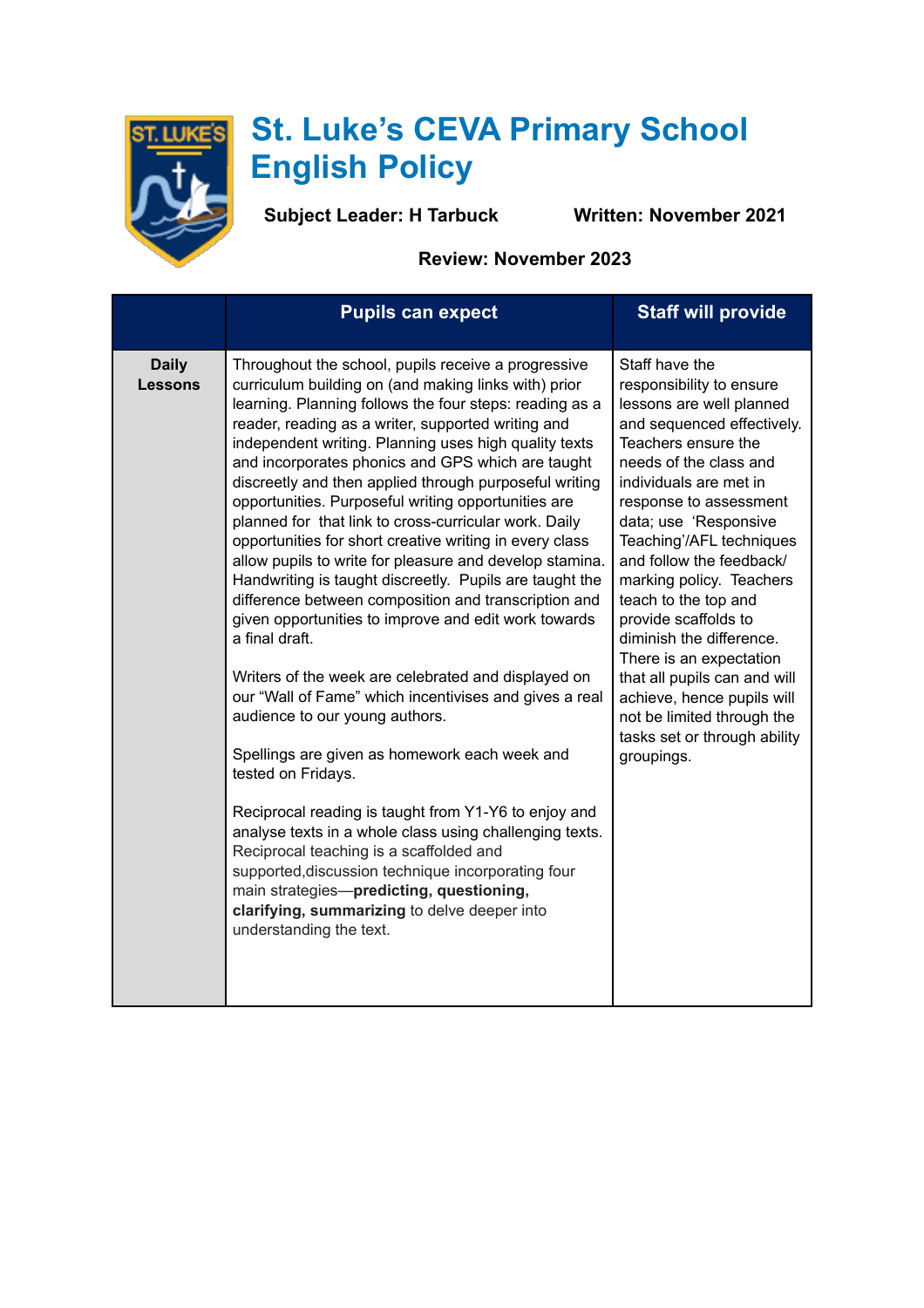| Assess-<br>ment                   | Learning walls reflect collaborative work and the<br>learning journey. Assessment is an integral part of<br>each lesson; learning is evaluated and this impacts<br>next steps. This is an open dialogue with pupils so<br>they know their strengths and their targets, making<br>them in charge of their own learning. Staff often adapt<br>plans to meet the needs of all. Pupils are assessed<br>through work on whiteboards, verbal answers to<br>questions, contributions to paired and group<br>discussions and through their responses in their<br>books and during tests. This is designed to be<br>complementary to the school's responsive teaching<br>agenda. | Teachers update pupils'<br>assessments in FFT with 6<br>data drops a year. A<br>target for core subjects is<br>set for each pupil. This is<br>challenging but achievable<br>and aims to diminish the<br>difference. Formal testing<br>takes place at least three<br>times a year before SATS<br>in Years 2 and 6 to<br>prepare for SATS with<br>Optional SATS being used<br>once a year (June) to<br>monitor standards and to<br>provide data to inform<br>future planning. There are<br>also internal & external<br>moderations arranged<br>through local partnerships. |
|-----------------------------------|-------------------------------------------------------------------------------------------------------------------------------------------------------------------------------------------------------------------------------------------------------------------------------------------------------------------------------------------------------------------------------------------------------------------------------------------------------------------------------------------------------------------------------------------------------------------------------------------------------------------------------------------------------------------------|--------------------------------------------------------------------------------------------------------------------------------------------------------------------------------------------------------------------------------------------------------------------------------------------------------------------------------------------------------------------------------------------------------------------------------------------------------------------------------------------------------------------------------------------------------------------------|
| <b>Marking</b><br>and<br>feedback | Live marking encourages pupils to work hard<br>throughout the lesson and respond to feedback for<br>accelerated progress. Books should be marked within<br>the lesson or as soon as possible after the lesson with<br>decisions about support and progression being made<br>in response. This use of AfL informs next steps and<br>informs future planning.                                                                                                                                                                                                                                                                                                             | Teachers demand more of<br>pupils and provide<br>feedback in a timely<br>fashion which feeds into<br>decisions regarding<br>progress and next steps.<br>Working Walls are relevant<br>and reflect current<br>learning. Teachers provide<br>weekly opportunities to<br>reflect on learning in line<br>with weekly outcomes in<br>all areas covered.                                                                                                                                                                                                                       |
| <b>Resources</b>                  | All children are given opportunities to explore a wide<br>range of high quality texts. Some of these texts will be<br>readily available in class libraries and the main school<br>library. Other texts will be used as part of reciprocal<br>reading sessions whilst others are core books used in<br>teaching English lessons using CLPE power of<br>reading plans as a guide to plan using the 4 step<br>approach.                                                                                                                                                                                                                                                    | Teachers have a<br>responsibility to teach and<br>train children how to use<br>resources correctly and<br>accurately. It is<br>everyone's responsibility<br>to ensure that supplied<br>resources are treated well<br>to ensure longevity.                                                                                                                                                                                                                                                                                                                                |